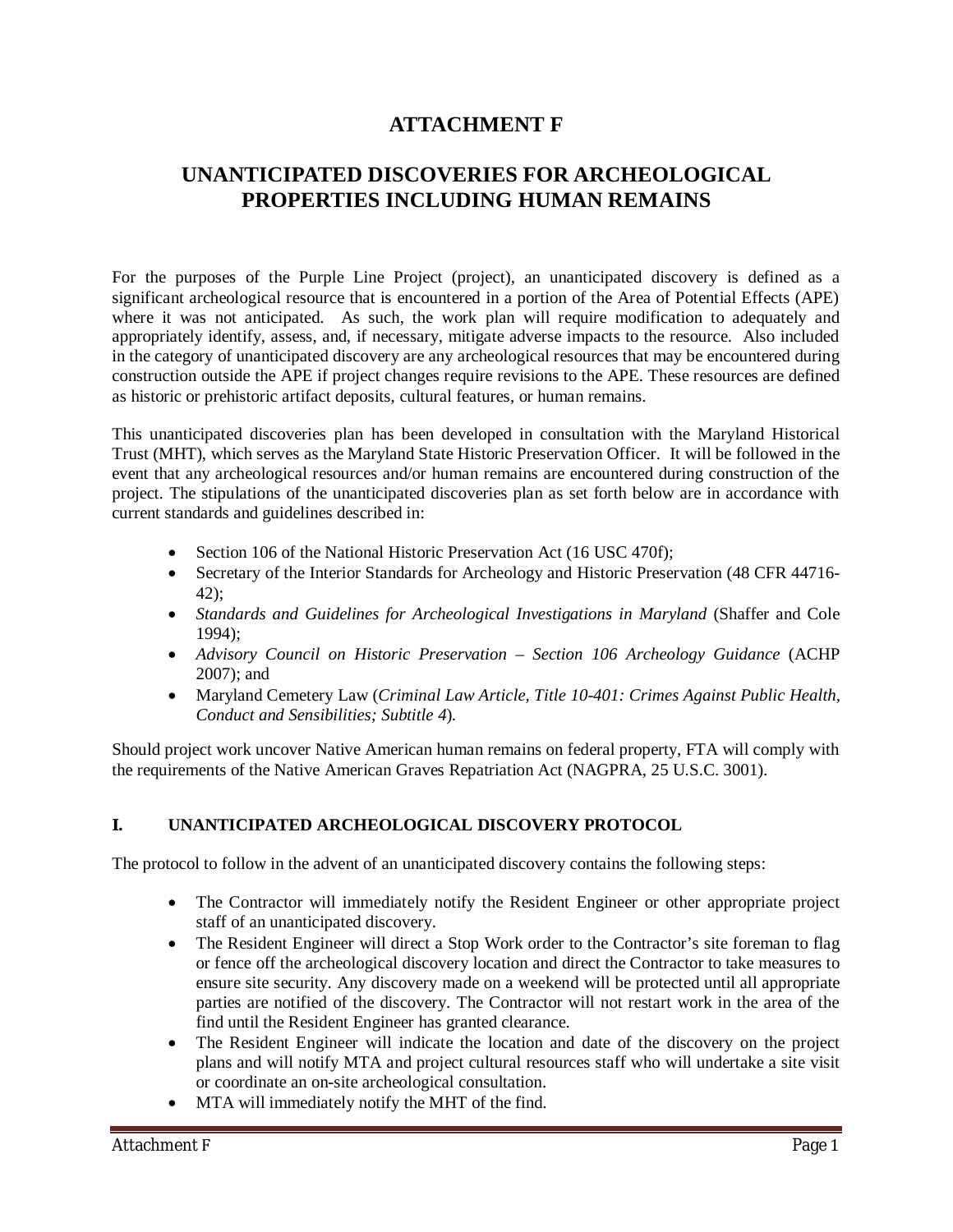- MTA will direct the cultural resources staff to begin a more detailed assessment of the find's significance and the potential project effects. An archeological team will be dispatched to the site to determine the nature and extent of the archeological deposits. They will be granted full access to the required site area and otherwise facilitated by the Contractor to complete this investigation in the most expeditious manner possible.
- Cultural resources staff will notify MTA of their findings and recommendations, that is, whether the remains are assessed not to be significant and request approval for construction to proceed or describe a proposed scope of work for evaluating the significance of the find and evaluating project effects.
- MTA will convey this information to the MHT. At the discretion of MTA and the MHT a meeting may be held to discuss options and recommendations.
- If the resource is determined to be a significant archeological property and it is threatened by further project development, cultural resources staff in consultation with the MHT (and other appropriate parties) will develop a site mitigation plan.
- Upon direction by MTA cultural resources staff will then implement the archeological mitigation plan.
- A meeting or site visit will be held with MTA, the MHT, and other appropriate parties once the field investigation for site mitigation has been completed to review the work accomplished.
- The MHT will notify MTA that the terms of the fieldwork portion of the mitigation plan have been satisfactorily completed and MTA will notify the Contractor that it is a cleared site and excavation and/or construction may resume.

### **II. UNANTICIPATED DISCOVERY OF HUMAN REMAINS PROTOCOL**

This protocol is specifically designed for circumstances where human remains are encountered in the project APE.

- The Contractor will immediately notify the Resident Engineer of an unanticipated discovery.
- The Resident Engineer will direct a Stop Work order to the Contractor's site foreman to flag or fence off the archeological discovery location and direct the Contractor to take measures to ensure site security. Any discovery made on a weekend will be protected until all appropriate parties are notified of the discovery. The Contractor will not restart work in the area of the find until the Resident Engineer has granted clearance.
- The Resident Engineer will indicate the location and date of the discovery on the project plans and will notify MTA.
- MTA will immediately notify the MHT of the find as well as cultural resources staff, the local police, and the appropriate medical examiner's office.
- Local law enforcement and, if necessary, a representative of the medical examiner's office will inspect the site to determine whether the site constitutes a crime scene.
- If it is declared a criminal matter, cultural resources staff will have no further involvement and the decision to declare it a cleared site for construction will made be made by the appropriate legal authorities.
- If the find is determined not to be a criminal matter, the disinterment/reinterment plan will be will be employed and modified as appropriate for the find(s). The MHT and other relevant agencies will review and approve the modified plan prior to implementation. Specific elements of the disinterment/reinterment plan to be applied in the case of the unanticipated discovery of human remains include:
	- 1. Cultural resources staff develop disinterment/reinterment plan.
	- 2. Cultural resources staff present plan to MTA for review and consultation.